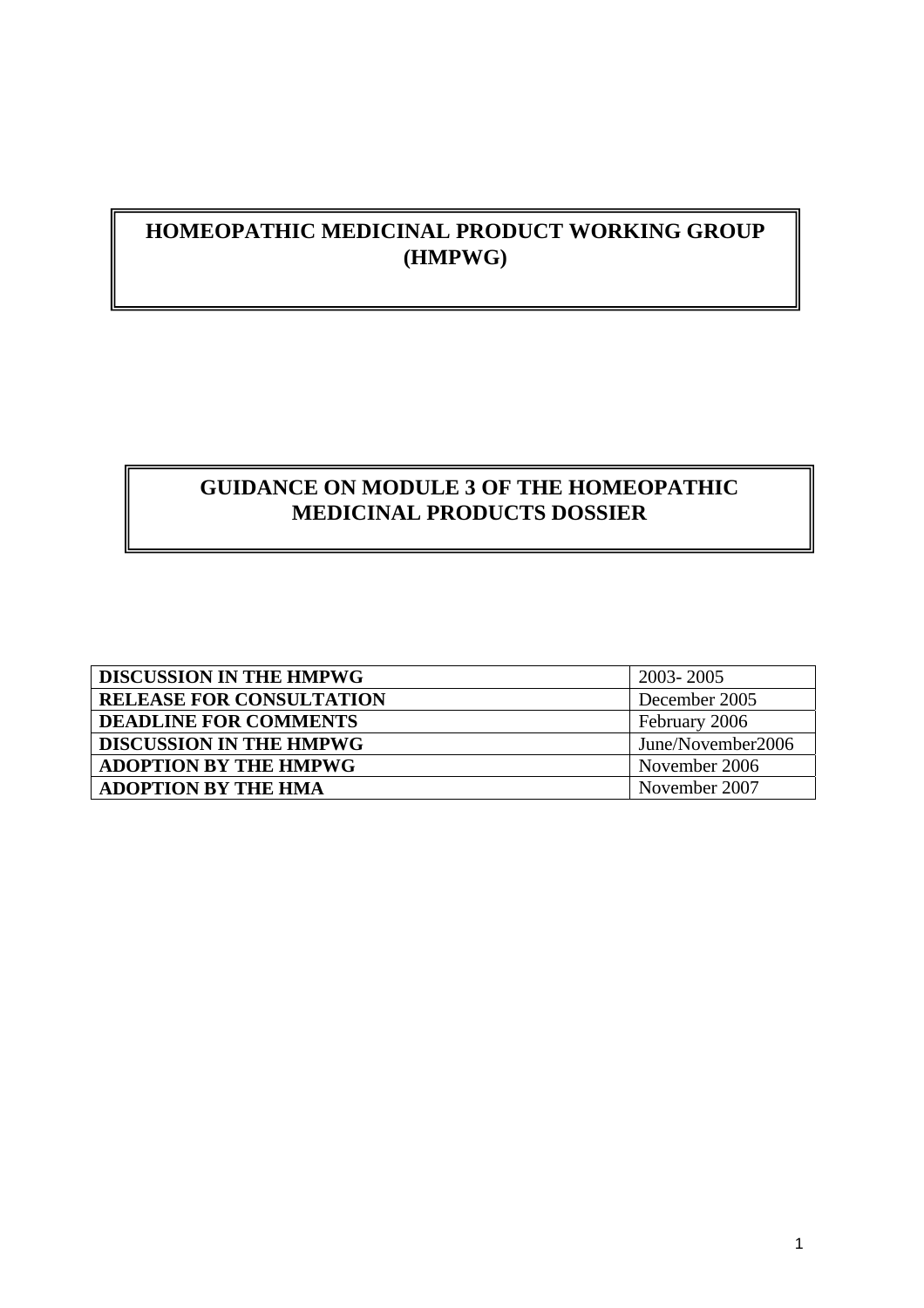# **SPECIFIC GUIDANCE ON MODULE 3 OF THE HOMEOPATHIC MEDICINAL PRODUCTS DOSSIER**

#### **Introduction**

With the implementation of Directive 2001/83/EC as amended all Member States of the European Union (EU) will have a system for licensing or authorizing homeopathics as medicinal products on their market. In the absence of a specific EU dossier template, the EU-Notice To Applicants (NTA) format is mandatory for homeopathic medicinal products. Aim of this document is to provide guidance on the use of the NTA format when compiling an application dossier for homeopathic medicinal products. Moreover it is an attempt to harmonize the dossier template for homeopathic medicinal products to facilitate mutual recognition as laid down in the 2004/27/EC.

This document was drafted by the Homeopathic Medicinal Products Working Group of the Head of Agencies Group. Therefore this document is also applicable if a mutual recognition procedure for homeopathic medicinal products is considered. However, to determine the applicability of this format for a particular type of product, applicants should consult with the appropriate regulatory authorities

#### **Scope**

In homeopathy, the active substances can be either the stock or its dilutions, whereas the stock could be processed as well as unprocessed raw material. Homeopathic medicinal products may contain large numbers of active homeopathic substances or a combination of active substances of biological, chemical and herbal origin. In addition, the finished medicinal product could be the (packed) homeopathic active substance itself or a further processed stock/dilution. Due to these particularities the use of NTA template to compile a dossier for homeopathic medicinal products may be problematic.

This document is intended to provide clarification on the use of the NTA template. Guidance given is appropriate for registration under the simplified procedure (article 14) as well as for authorization of homeopathic medicinal products (article 16), if implemented in national legislation. The information provided is based on the specific provisions that are laid down for homeopathic medicinal products in Directive 2003/63/EC. In accordance with this Directive under Drug substance (Module **3.2.S**) information on the starting material, including raw materials, homeopathic stock(s), and intermediates up to the final dilution(s) (or triturations) to be incorporated into the finished product should be provided. Information on the finished homeopathic medicinal should be provided in Module **3.2.P**.

The text following the section titles is intended to be explanatory and illustrative only. It is not all-inclusive and additional national requirements may apply. The content of the sections should include relevant information described in HMPC or CHMP-/ICH guidelines. The applicant should refer to CHMP/HMPC guidelines and Directive 2003/63/EC for further guidance.

Specific guidance for Homeopathic medicinal products is given, where relevant. The information provided in this document does not replace the texts of the NTA, it merely provides some clarification. Hence, this document should be read in conjunction with the NTA. If no specific information is provided the text of the NTA applies.

References to guidelines are inserted to assist applicants. However, it remains the applicant's responsibility to ensure that all relevant legislation and guidelines are taken into account in the preparation of each part of the dossier. The guidelines referenced in each section provide useful information on the content expected in that section. This list should not be regarded as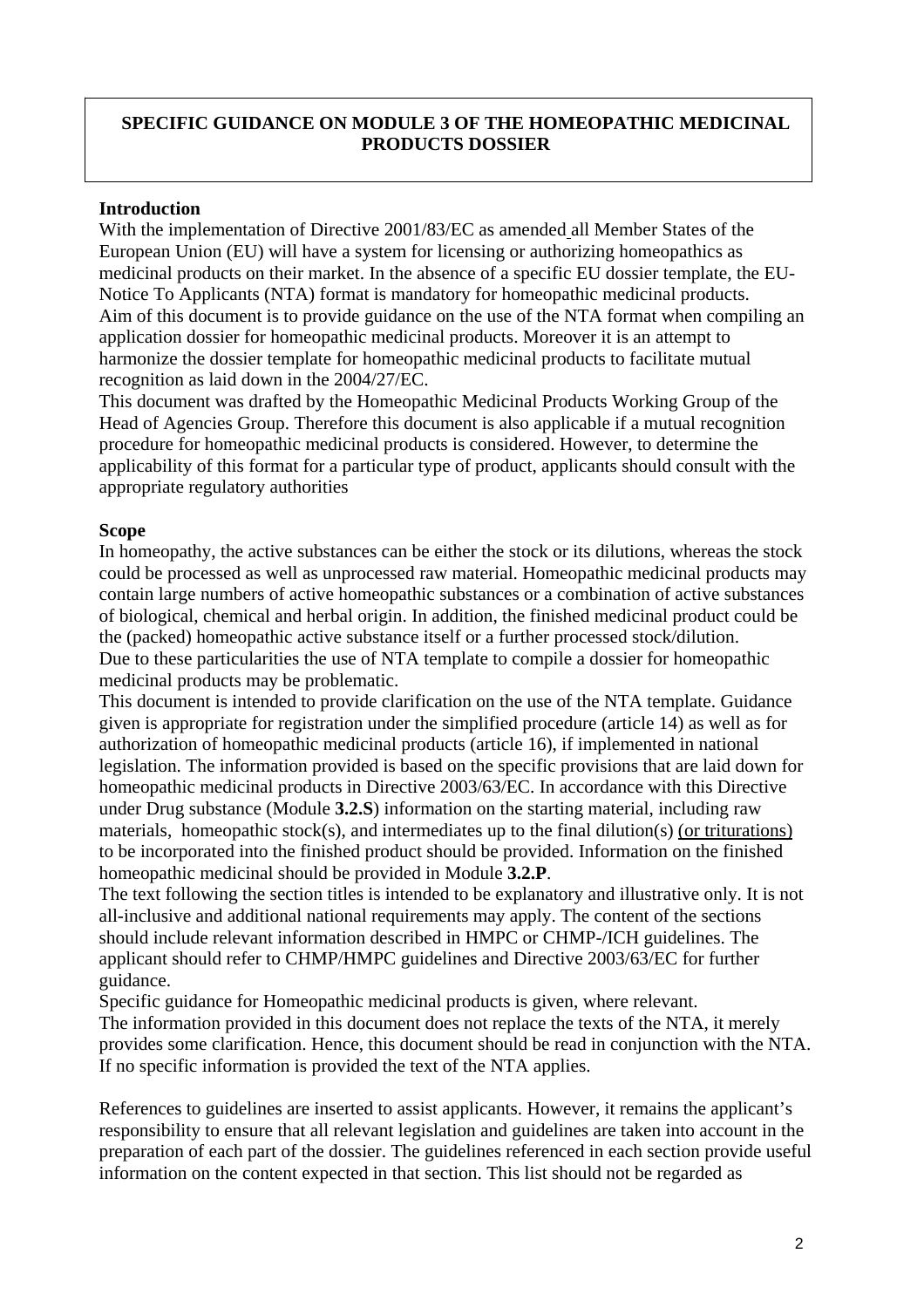comprehensive. Furthermore, in absence of specific CHMP/HMPC guidelines for homeopathic products of botanical origin, the CHMP/HMPC guidelines for herbal drugs, herbal drug preparations and herbal medicinal products, should be considered.

Wherever relevant, the requirements of the European Pharmacopoeias apply (specific monographs, general monographs and general chapters) or, in absence thereof, an official Pharmacopoeia of a Member State.

All analytical test procedures described in the various sections of the chemical, pharmaceutical and biological documentation must be described in sufficient detail to enable the procedures to be repeated if necessary (e.g. by an official laboratory). All procedures need to be validated and the results of the validation studies must be provided.

The principle of GMP and the detailed guidelines are applicable to all operations which require the authorization referred to in Article 40 of Directive 2001/83/EC as amended

*CPMP/QWP/2820/00 Note for guidance on specifications: Test Procedures and Acceptance Criteria for Herbal Drugs, Herbal Drug Preparations and Herbal Medicinal Products" CPMP/QWP/2819/00 Note for guidance on specifications on Quality of Herbal Medicinal Products* 

*European Pharmacopoeia and/or an official Pharmacopoeia of a Member State of the European Union*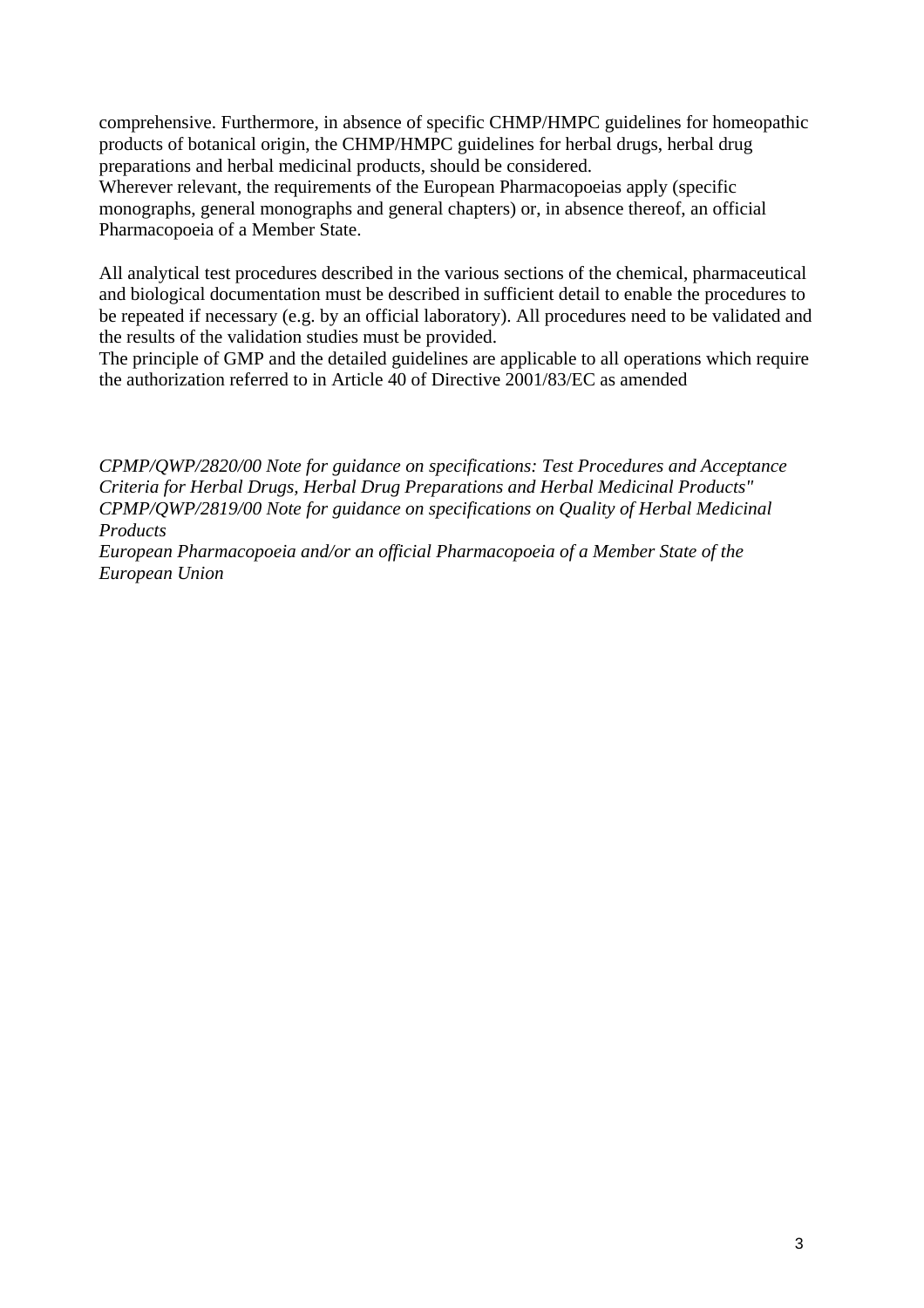# **3.2.S. DRUG SUBSTANCE[1](#page-3-0) (NAME[2](#page-3-1) , MANUFACTURER)**

# **3.2.S.1 General information (name, manufacturer)**

## **3.2.S.1.1. Nomenclature (name, manufacturer)**

Also a definition of the homeopathic stock(s) and the homeopathic name (s) should be provided. For homeopathic stocks of herbal origin for example:

- Binominal scientific name of plant (genus, species, variety and author) and chemotype (where applicable) •
- State (fresh or dried) and part(s) of the plant
- Other names (synonyms)/ homeopathic names /latin names
- Reference of the homeopathic manufacturing procedure
- Description of vehicles used
- **3.2.S.1.2. Structure (name, manufacturer)**

 $\overline{a}$ 

- **3.2.S.1.3 General Properties (name, manufacturer)**
- **3.2.S.2 Manufacture (name and manufacturer)**

## **3.2.S.2.1 Manufacturer(s) (name and manufacturer)**

The name, address, and responsibility of each manufacturer, including manufacturer of stock, dilutions and/or triturations as well as, contractors, and each proposed production site or facility involved in manufacturing/collection and testing should be provided.

# **3.2.S.2.2 Description of Manufacturing Process and Process Controls (name and manufacturer)**

The description of the homeopathic stock(s), intermediate dilutions and/or triturations and final dilution manufacturing process represents the applicant's commitment for the manufacture of the homeopathic stock(s) and final dilution. Information should be provided to adequately describe the manufacturing process and process controls. For example:

A sequential procedural narrative of the manufacturing process should be submitted. The narrative should include, for example, quantities of raw materials, solvents/vehicles, reagents (if applicable), critical steps and the controls that are intended to result in the routine and consistent production of material(s) of appropriate quality. A flow chart of the manufacturing process should be included. For homeopathic stock(s) and final dilution reference should be made to the appropriate section of a European

<span id="page-3-0"></span><sup>&</sup>lt;sup>1</sup> For homeopathic medicinal products in part S information on raw material(s), stock(s), intermediate dilutions and/or triturations and final dilutions should be provided. <sup>2</sup>

<span id="page-3-1"></span>For a drug product containing more than one drug substance, the information requested for part "S" should be provided in its entirety for each drug substance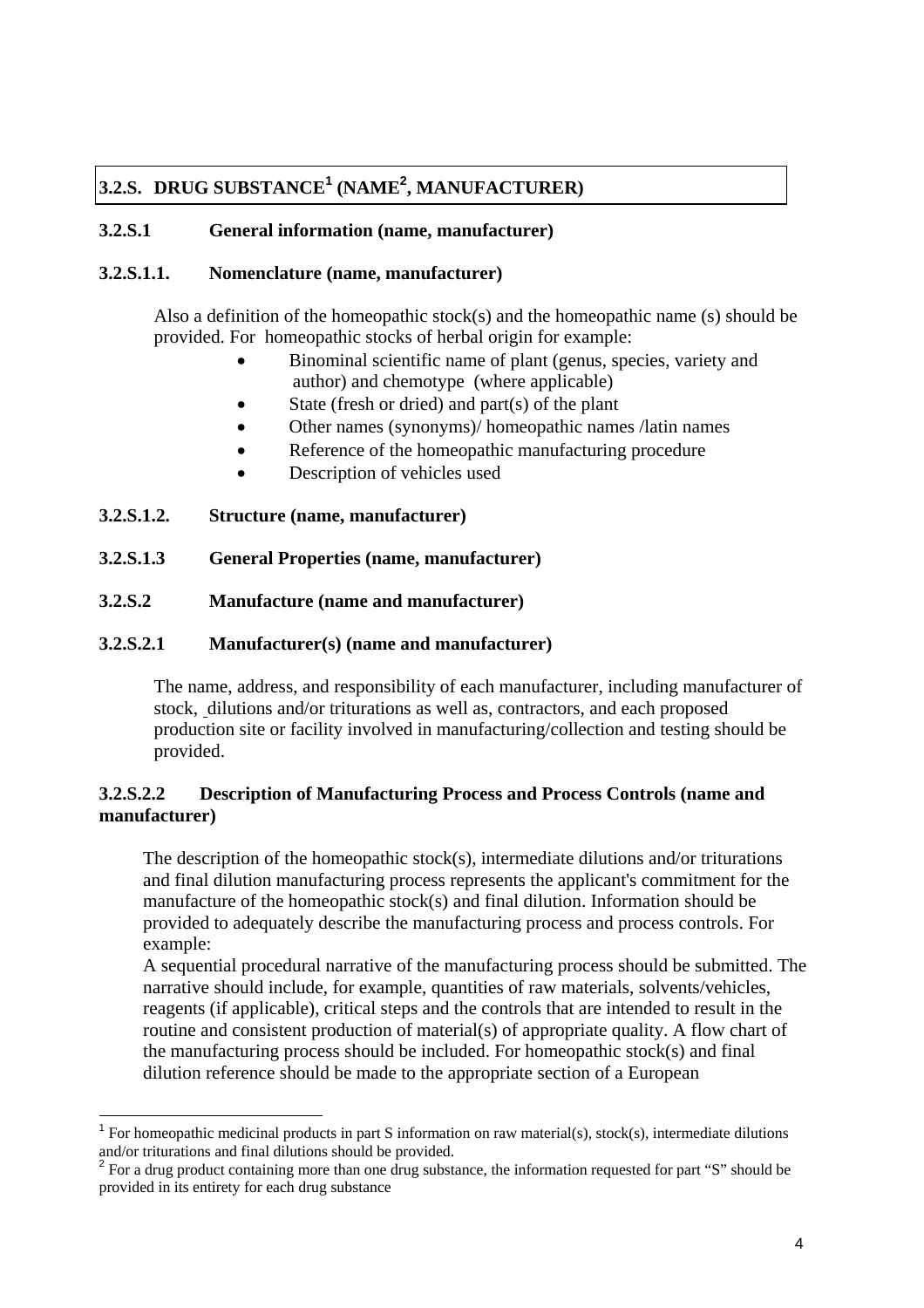Pharmacopoeia, or in absence thereof, to a homeopathic manufacturing procedure described in an official Pharmacopoeia of a Member State of the European Union. The different stages of the preparation of the homeopathic stock(s) and final dilution or any preliminary treatment or transformation operation must be sufficiently described to allow the assessment of the consistency of the quality. The material, processes and specific precautions (light, moisture, miscellaneous contamination, and temperatures) must be described.

*Reference guidelines: "Chemistry of Active Substances", " Note for guidance on specifications on quality of Herbal Medical Products", " Note for guidance on specifications: Test Procedures and Acceptance Criteria for Herbal Drugs, Herbal Drug Preparations and Herbal Medicinal Products", Points to consider on good agricultural and collection practice for starting material of herbal origin.* 

 *CPMP-ICH Guideline: Note for guidance on specifications: Test Procedures and Acceptance Criteria for Biotechnological/Biological Products"* 

*European Pharmacopoeia or an official Pharmacopoeia of a Member State of the European Union* 

# **3.2.S.2.3 Control of Materials (name, manufacture)**

The information on the raw material(s) and the solvents/reagents or vehicles used for the Homeopathic Stock(s) and final dilution preparation should be presented

#### Nomenclature of the raw materials

For raw materials of botanical origin, the scientific name -genus, species, variety, chemo type-, part employed and other names should be provided.

For raw materials of biological origin, the scientific name (e.g., animal), -genus, species- tissue(s), fluid(s), parts of organ(s) or organ(s) used and other names should be provided.

For minerals or chemicals, the international non-proprietary name (I.N.N), chemical and other names should be provided.

#### Description of the raw materials

For raw materials of botanical origin, the state (e.g. fresh, dried) of the material used and, where applicable, information on pharmacological active, toxic constituents or marker compound(s), if applicable, should be provided. Additionally a macroscopic and microscopic description of the raw material should be presented.

For raw materials of biological origin, information on the physical and/or anatomical and histological state (where applicable) should be provided.

For minerals or chemicals, physical form, structural formula, molecular formula and relative molecular mass, where applicable, should be provided.

#### Supportive Data

For example, the following data should be presented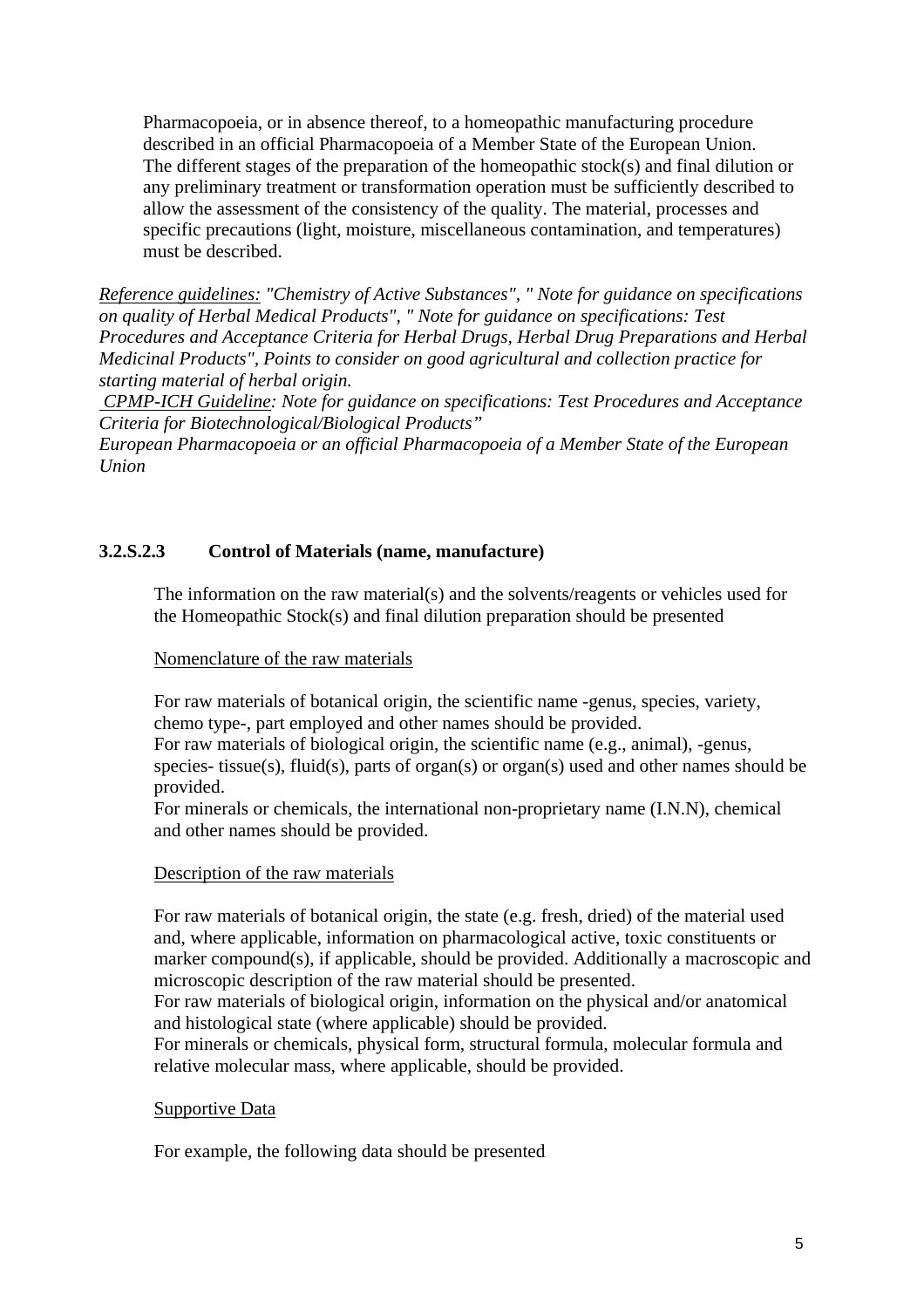- Name and address of the supplier and supplier commitment and/or manufacturer and manufacturer's commitment , if different from the applicant
- Data on the origin/source of the material
- Synthetic or manufacturing route
- Production: (for example)
	- For raw materials of botanical origin:
		- Natural state of plant (wild or cultivated)
	- Harvesting location, time of harvesting and, if possible, stage of vegetation
	- Conditions of cultivation
	- Information on pre or post harvest treatment
	- Processing, where applicable
	- Duration and conditions of storage
	- For raw materials of biological (not botanical) origin:
	- Age of the animal, culture history
	- Health status, method of breeding and feeding of animals, immunisation techniques (immune sera) with description of antigens, culture media (microbial strains)
	- Conditions of slaughter and dissection of animals, culture conditions
	- Size of organ, tissue, fluid pools
	- Method of acquisition, treatments, transport conditions and storage conditions of the organ or pool of organs or microbial cultures or immune sera
	- Provisions made for tracing the origin of the raw material(s)
	- Assessment of the risk of infectivity

For raw materials of human origin:

- Origin of donation- clinical data
- Identification of raw material biological fluid description, tissue description, cells nature, origin, name, reference, volume of sample, method of collection, transport, storage conditions pool
- Assessment of the risk of infectivity

For a mineral or chemical substance:

- Purification stage
- Location of collection (geographical origin)

*Reference Guidelines: "Chemistry of Active Substances", " Note for guidance on specifications on quality of Herbal Medical Products", "Note for guidance on specifications: Test Procedures and Acceptance Criteria for Herbal Drugs, Herbal Drug Preparations and Herbal Medicinal Products", "Virus validation studies: the design, Contribution and Interpretation of Studies Validating the Inactivation and Removal of Viruses", "Note for guidance on Plasma-Derived Medicinal products". Points to consider on good agricultural and collection practice for starting material of herbal origin.* 

*Reference CPMP-ICH Guidelines: "Note for guidance on specifications: Test Procedures and Acceptance Criteria for Biotechnological/Biological Products" and " Note for guidance on specifications - Test Procedures and Acceptance Criteria for New Drug Substances and New Drug Products- Chemical Substances"*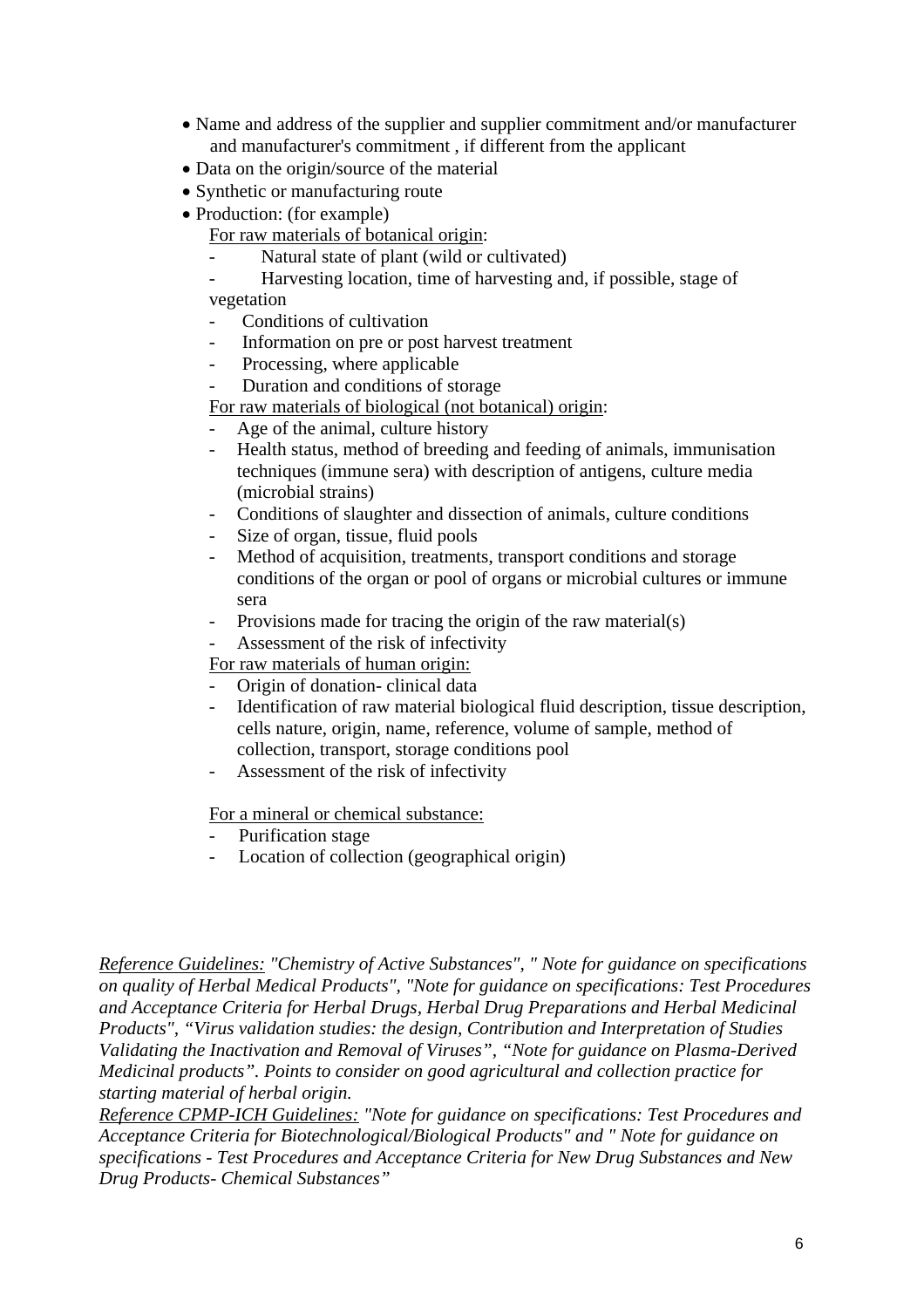*Council Recommendation 94/463/EC on the "Suitability of Blood and Plasma Donors and the Screening of Donated Blood in the European Community" Commission Directives 1999/82/EC, 1999/104/EC and 2004/33/EC* 

# **3.2.S.2.4 Control of Critical Steps and Intermediates (name, manufacture)**

# **3.2.S.2.5 Process validation and/or Evaluation (name, manufacture)**

# **3.2.S.2.6 Manufacturing Process Development (name, manufacture) Reference to the manufacturing method of an official Pharmacopoeia shall be made.**

#### **3.2.S.3 Characterisation (name, manufacturer)**

#### **3.2.S.3.1 Elucidation of Structure and other Characteristics (name, manufacturer)**

Conformation of structure based on e.g., synthetic route, spectral analyses, biological activity, purity and phytochemical characterisation should be provided, where relevant.

#### **3.2.S.3.2 Impurities (name, manufacturer)**

Information on impurities originating from the raw material(s) or arising from the manufacturing process should be provided For example:

- Potential impurities originating from the route of synthesis
- Potential impurities arising during the production and purification (degradation products)
- Analytical test procedures and their limits of detection
- Test for foreign matters: mineral, biological or botanical other than the homeopathic active substance defined
- Test for pesticides

#### **3.2.S.4 Control of Drug Substance (name, manufacturer)**

#### **3.2.S.4.1 Specifications (name, manufacturer)**

The specifications for raw materials, the homeopathic stock(s) and final dilutions should be provided. Information provided should comply with relevant CHMP/HMPC quality guidelines.

If the raw material is described in a Pharmacopoeia, the reference to the monograph should be stated and, where applicable, supplementary tests should be described. If the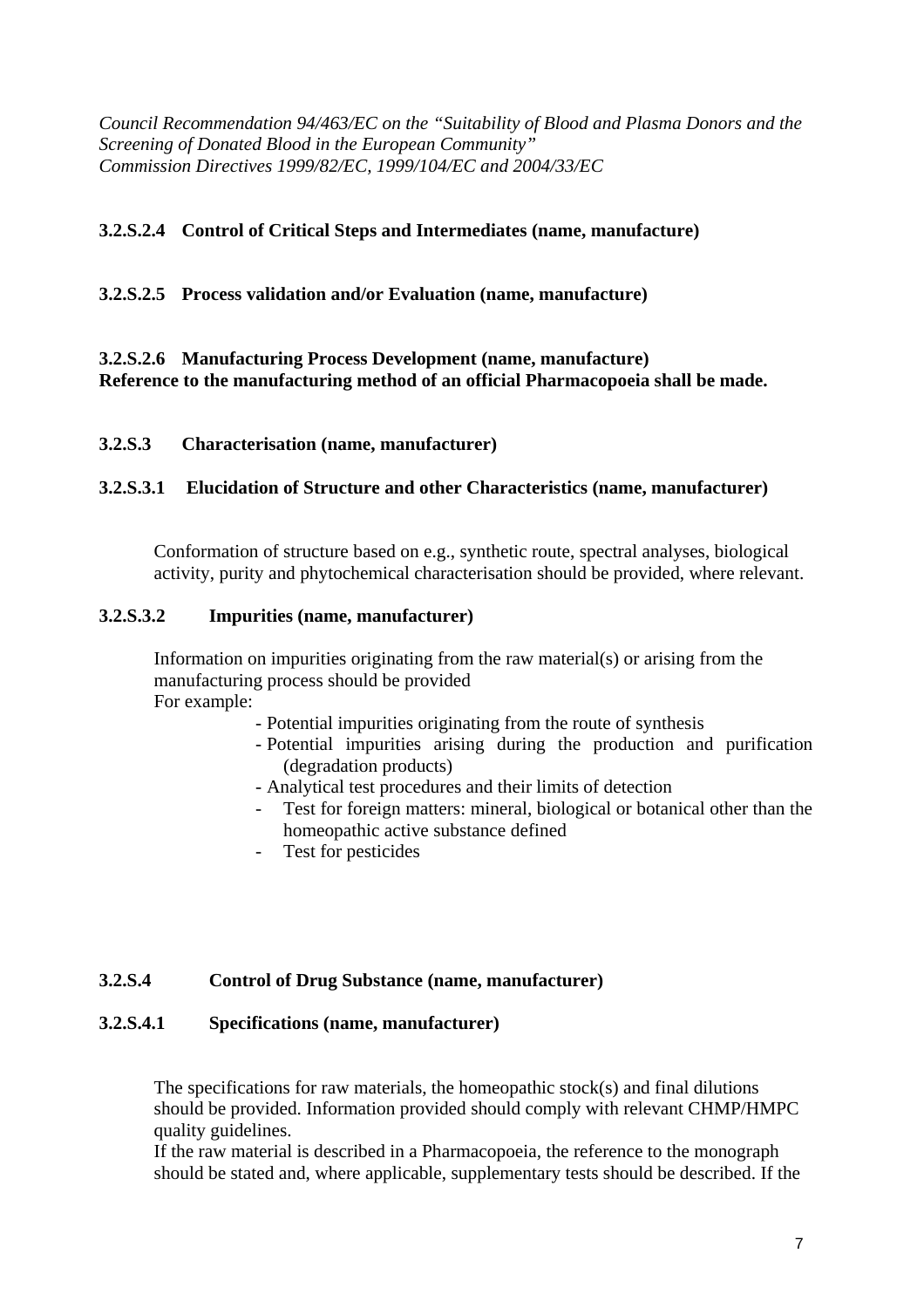raw material is not described in a Pharmacopoeia, the monograph should be compiled based on scientific data.

# **3.2.S.4.2 Analytical Procedures (name, manufacturer)**

Analytical procedures used for testing the raw material (s), the homeopathic stock(s) and final dilution should be provided.

For example for raw materials of botanical origin:

- Various chromatographic techniques best suited to study the composition of the plant
- Test for loss on drying or water content
- If applicable, an assay of the main ingredients
- Test for potential falsification

# **3.2.S.4.3 Validation of Analytical Procedures**

Analytical validation information, including experimental data for the analytical procedures used for testing the raw material(s), homeopathic stock(s) and final dilution should be provided.

#### **3.2.S.4.4 Batch Analysis (name, manufacturer)**

*.* 

#### **3.2.S.4.5 Justification of Specifications (name, manufacturer)**

Justification for the raw material(s), homeopathic stock(s*)* and final dilution specifications should be provided.

#### **3.2.S.5 Reference Standards or Materials (name, manufacturer)**

Information on the reference standards or reference materials used for testing raw material(s), homeopathic stock(s*)* and final dilution should be provided.

#### **3.2.S.6 Container Closure System (name, manufacturer)**

Descriptions of container closure system(s) used for storage of the homeopathic stock(s), final dilution, intermediate dilution/trituration and raw materials (if stored) should be provided. The combination of the container closure specifications and the stock stability data may be sufficient to demonstrate suitability of the container closure system for storage and shipping of the stock.

#### **3.2.S.7 Stability (name, manufacturer)**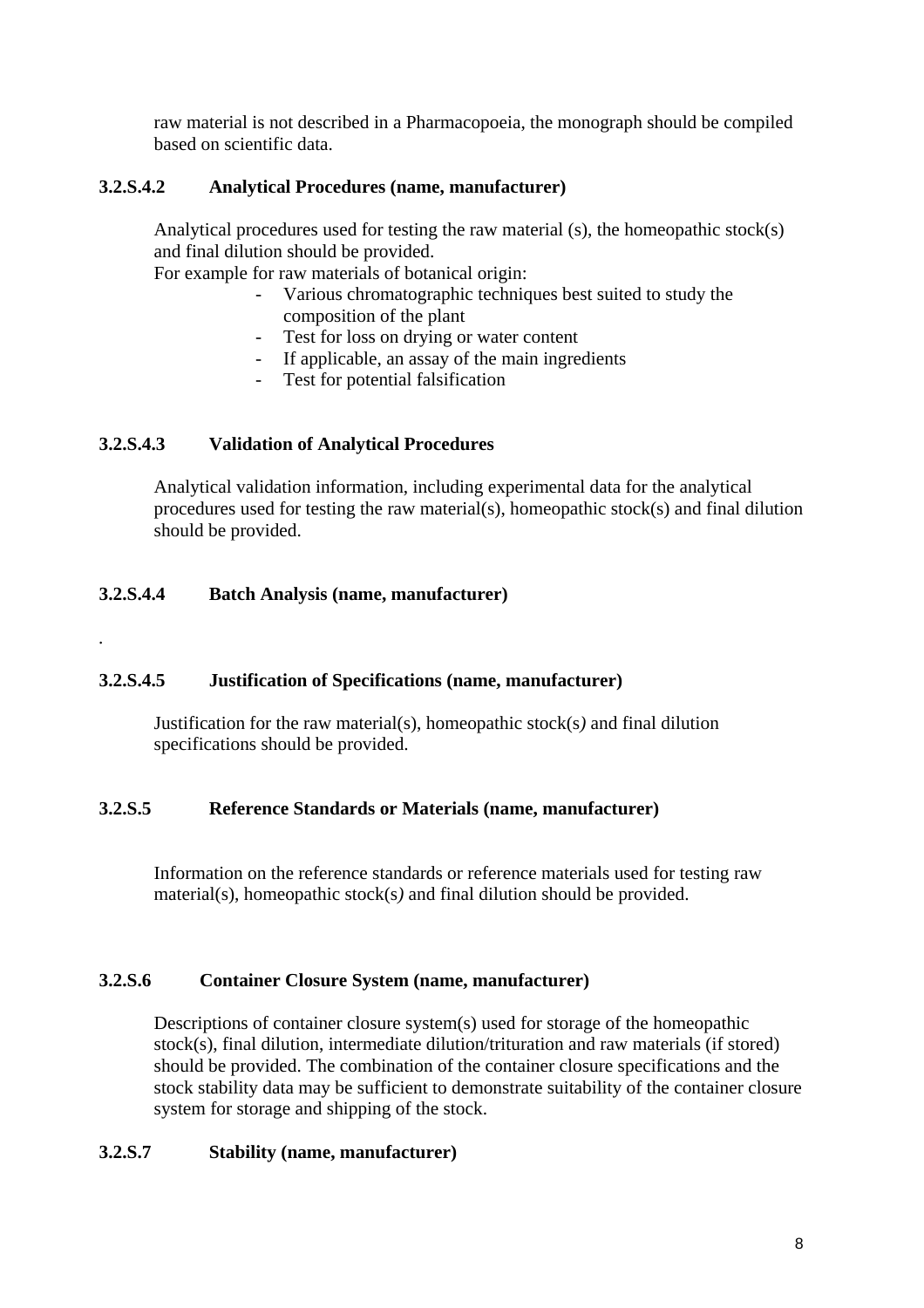#### **3.2.S.7.1 Stability Summary and Conclusions (name, manufacturer)**

Stability data of the homeopathic stock(s) and final dilution(s) should be provided. Stability data or re-testing may also be required for raw materials that are not processed immediately after testing. Stability data from the homeopathic stocks are generally transferable to dilution/triturations obtained thereof, if the expiry date of the dilutions/triturations does not exceed the expiry date of the homeopathic stock.

# **3.2.S.7.2 Post-approval Stability Protocol and Stability Commitment**

#### **3.2.S.7.3 Stability Data**

Stability data or re-testing may also be required for all dilutions or triturations, if the stability is not linked to the expiry date of the stock and that are not processed immediately after testing.

# **3.2.P DRUG PRODUCT (NAME, DOSAGE FORM)**

| 3.2.P.1     | <b>Description and Composition of the Drug Product (name, dosage form)</b> |
|-------------|----------------------------------------------------------------------------|
| 3.2.P.2     | <b>Pharmaceutical Development (name, dosage form)</b>                      |
| 3.2.P.2.1   | Components of the Drug Product (name, dosage form)                         |
| 3.2.P.2.1.1 | Drug Substance (name, dosage form)                                         |
| 3.2.P.2.1.2 | <b>Excipients (name, dosage form)</b>                                      |
| 3.2.P.2.2   | Drug Product (name, dosage form)                                           |
| 3.2.P.2.2.1 | <b>Formulation Development (name, dosage form)</b>                         |

Where applicable, the differences between clinical formulations and formulation (i.e. composition) described in 3.2.P.1 should be provided.

- **3.2.P.2.2.2 Overages (name, dosage form)**
- **3.2.P.2.2.3. Physicochemical and Biological Properties (name, dosage form)**
- **3.2.P.2.3 Manufacturing Process Development (name, dosage form)**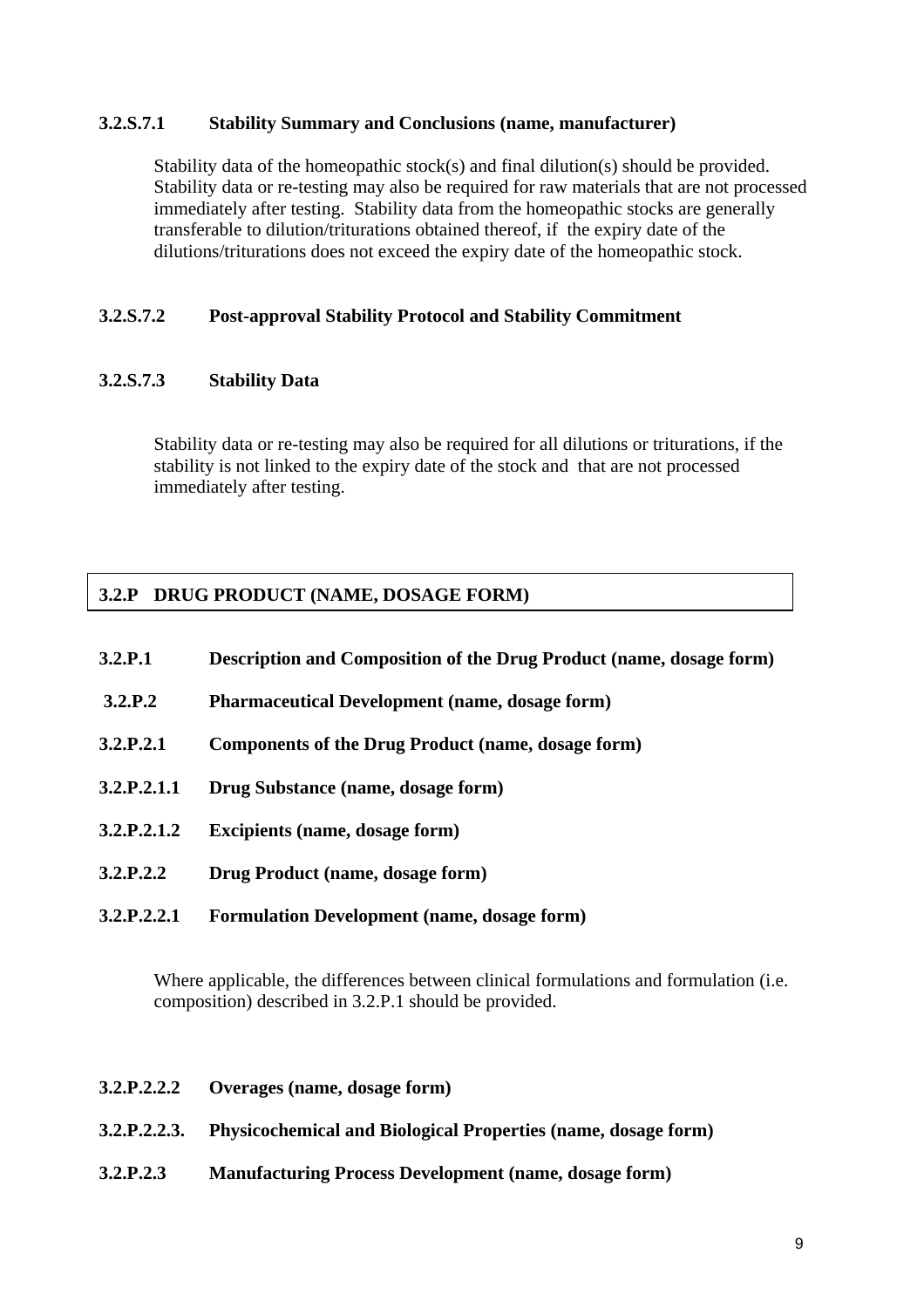Where applicable, differences with the manufacturing process(es) used to produce pivotal clinical batches clinical should be provided.

| 3.2.P.2.4  | <b>Container Closure Systems</b>                                                         |
|------------|------------------------------------------------------------------------------------------|
| 3.2.P.2.5  | Microbiological Attributes (name, dosage form)                                           |
| 3.2.P.2.6  | Compatibility (name, dosage form)                                                        |
| 3.2.P.3    | Manufacture (name, dosage form)                                                          |
| 3.2.P.3.1  | Manufacturer(s) (name, dosage form)                                                      |
| 3.2.P.3.2  | Batch Formula (name, dosage form)                                                        |
| 3.2.P.3.3  | <b>Description of Manufacturing Process and Process Controls (name, dosage)</b><br>form) |
| 3.2.P.3.4  | <b>Controls of Critical Steps and Intermediates (name, dosage form)</b>                  |
| 3.2.P.3.5. | Process Validation and/or Evaluation (name, dosage form)                                 |
| 3.2.P.4    | <b>Control of Excipients (name, dosage form)</b>                                         |
| 3.2.P.4.1  | Specifications (name, dosage form)                                                       |
| 3.2.P.4.2  | <b>Analytical Procedures (name, dosage form)</b>                                         |
| 3.2.P.4.3  | <b>Validation of Analytical Procedures (name, dosage form)</b>                           |
| 3.2.P.4.4  | <b>Justification of Specifications (name, dosage form)</b>                               |
| 3.2.P.4.5  | <b>Excipients of Human or Animal Origin (name, dosage form)</b>                          |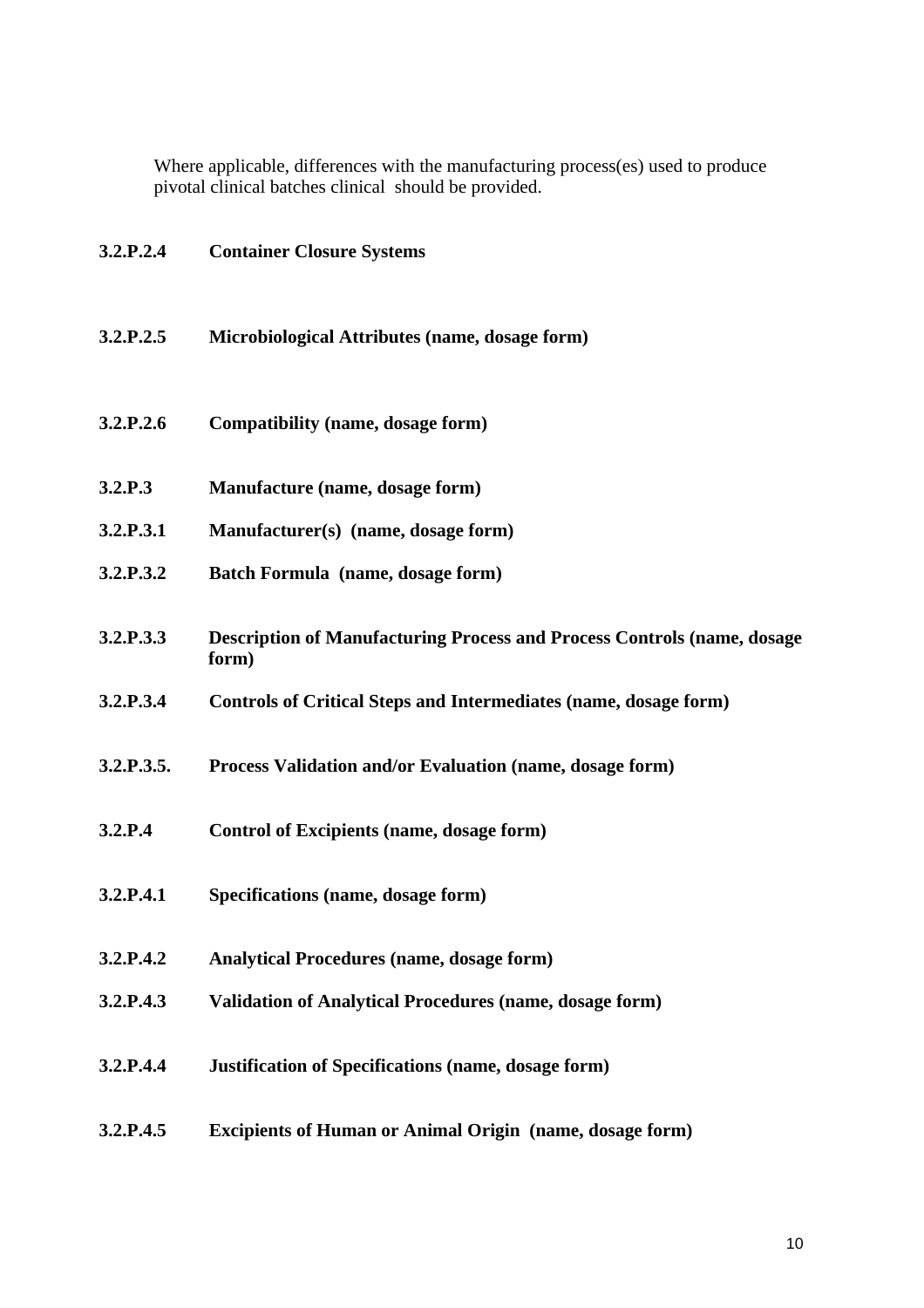| 3.2.P.4.6 | <b>Novel Excipients (name, dosage form)</b>                    |
|-----------|----------------------------------------------------------------|
| 3.2.P.5   | Control of the Drug Product (name, dosage form)                |
| 3.2.P.5.1 | Specification(s) (name, dosage form)                           |
| 3.2.P.5.2 | <b>Analytical Procedures (name, dosage form)</b>               |
|           |                                                                |
| 3.2.P.5.3 | <b>Validation of Analytical Procedures (name, dosage form)</b> |
| 3.2.P.5.4 | <b>Batch Analysis (name, dosage form)</b>                      |
| 3.2.P.5.5 | <b>Characterisation of Impurities (name, dosage form)</b>      |
|           |                                                                |
| 3.2.P.5.6 | <b>Justification of Specification(s) (name, dosage form)</b>   |
|           |                                                                |
| 3.2.P.6   | Reference Standards or Materials (name, dosage form)           |

# **3.2.P.7 Container Closure System (name, dosage form)**

The combination of the container closure specifications and the drug product stability data may be sufficient to demonstrate suitability of the container closure system for storage and shipping of the drug product.

# **3.2.P.8 Stability (name, dosage form)**

Homeopathic medicinal products: if no identification or assay of the active substance is possible due to the degree of dilution, stability data of the pharmaceutical form may be considered (see annex 1 of Directive 2001/83: Directive 2003/63/EC)

# **3.2.P.8.1 Stability Summary and Conclusions (name, dosage form)**

#### **3.2.P.8.2 Post-approval Stability Protocol and Stability Commitment (name, dosage form)**

**3.2.P.8.3 Stability Data (name, dosage form)**